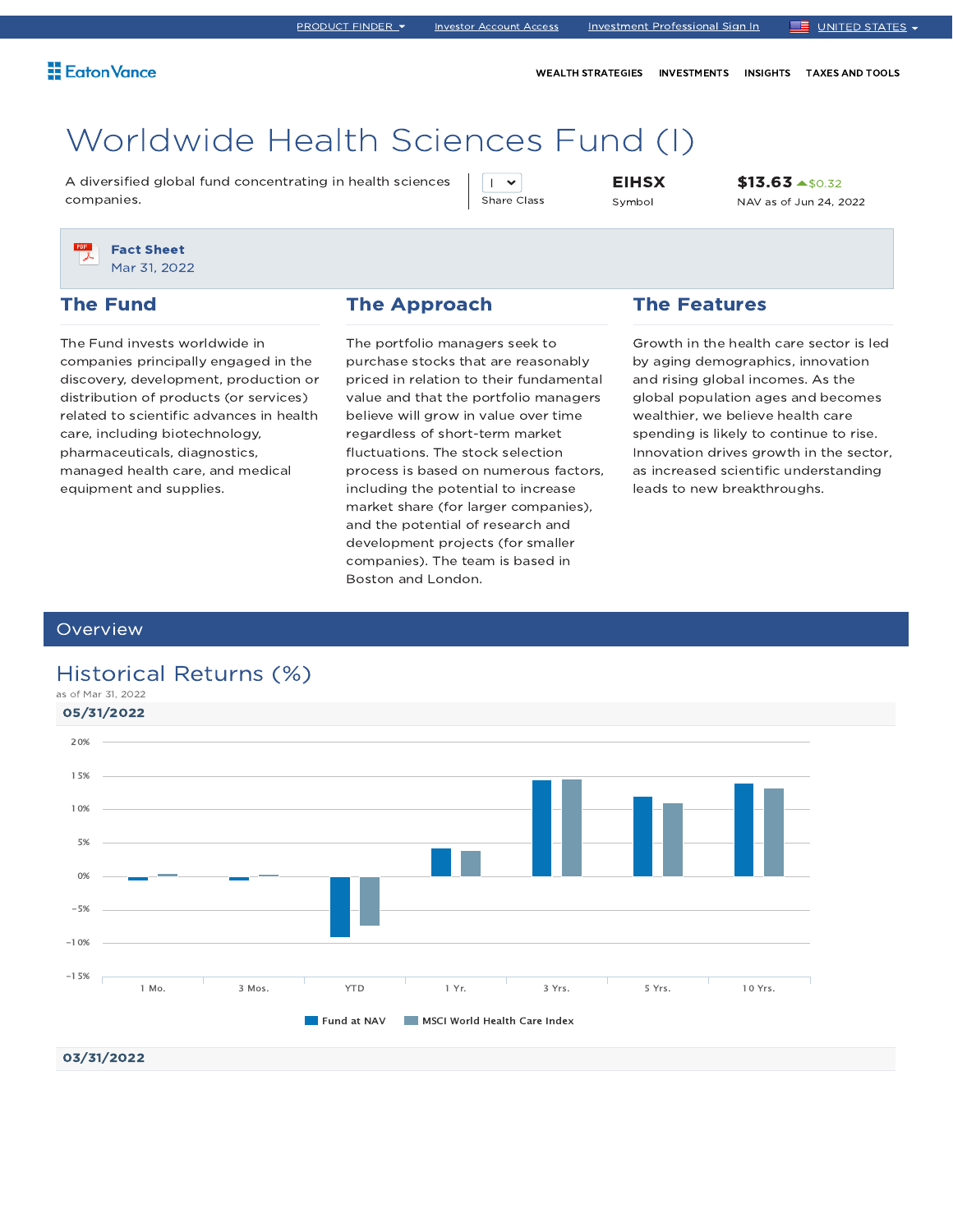



### 05/31/2022

| <b>Fund at NAV</b>                        | $-0.58$ | $-0.58$ | $-9.07$ | 4.20  | 14.59 | 12.11 | 13.97 |
|-------------------------------------------|---------|---------|---------|-------|-------|-------|-------|
| MSCI World Health Care Index <sup>1</sup> | 0.49    | 0.45    | $-7.38$ | 3.97  | 14.70 | 11.04 | 13.33 |
| 03/31/2022                                |         |         |         |       |       |       |       |
| <b>Fund at NAV</b>                        | 5.50    | $-3.51$ | $-3.51$ | 17.55 | 14.94 | 13.87 | 14.19 |
| MSCI World Health Care Index <sup>1</sup> | 4.82    | $-3.36$ | $-3.36$ | 14.94 | 14.40 | 12.89 | 13.26 |

Past performance is no guarantee of future results. Investment return and principal value will fluctuate so that shares, when redeemed, may be worth more or less than their original cost. Performance is for the stated time period only; due to market volatility, the Fund's current performance may be lower or higher than quoted. Returns are historical and are calculated by determining the percentage change in net asset value (NAV) with all distributions reinvested. Returns for other classes of shares offered by the Fund are different. Performance less than or equal to one year is cumulative. The share class has no sales charge.

### Fund Facts as of May 31, 2022

| <b>Performance Inception</b>         | 07/26/1985               |
|--------------------------------------|--------------------------|
| <b>Investment Objective</b>          | Long-term capital growth |
| <b>Total Net Assets</b>              | \$1.1B                   |
| Expense Ratio (Gross) <sup>2,3</sup> | 0.92%                    |
| Expense Ratio (Net) <sup>2,3</sup>   | 0.91%                    |
| <b>CUSIP</b>                         | 277902623                |

### Top 10 Holdings  $(\%)^{4,5}$ as of Mar 31, 2022

| <b>UnitedHealth Group Inc</b>        | 8.16  |
|--------------------------------------|-------|
| Johnson & Johnson                    | 8.05  |
| AbbVie Inc                           | 6.42  |
| <b>Roche Holding AG</b>              | 5.41  |
| Eli Lilly & Co                       | 4.75  |
| AstraZeneca PLC                      | 4.57  |
| <b>Thermo Fisher Scientific Inc.</b> | 4.35  |
| <b>Danaher Corp</b>                  | 3.86  |
| Novo Nordisk A/S                     | 3.85  |
| <b>Bristol-Myers Squibb Co</b>       | 3.44  |
| Total                                | 52.86 |

## Morningstar Rating™

as of May 31, 2022

| Overall            | ****   | 142                            |
|--------------------|--------|--------------------------------|
| <b>Time Period</b> | Rating | Funds in<br>Health<br>Category |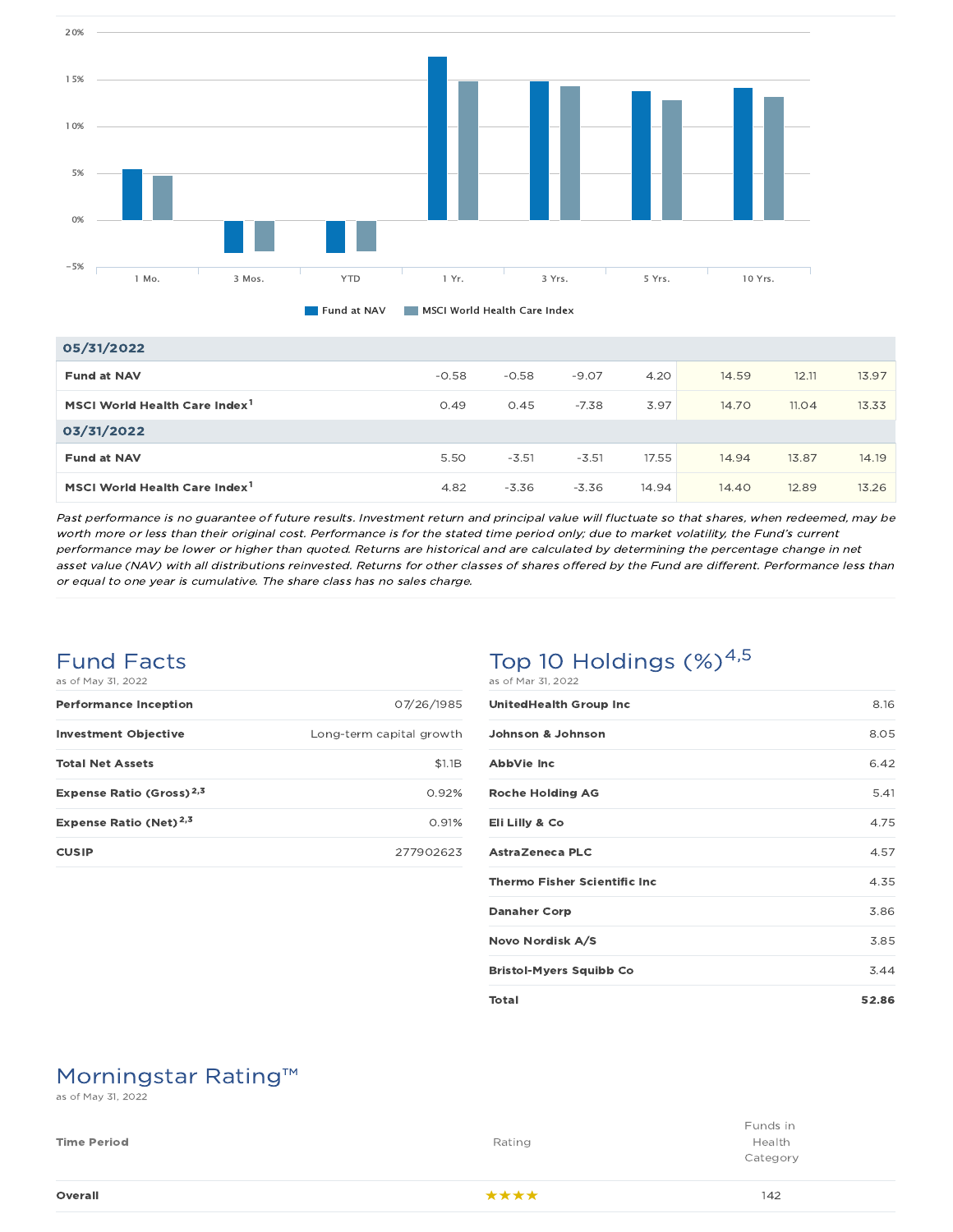| <b>Time Period</b> | Rating | Funds in<br>Health<br>Category |
|--------------------|--------|--------------------------------|
| 3 Years            | ****   | 142                            |
| 5 Years            | ****   | 132                            |
| 10 Years           | ***    | 109                            |

The Morningstar Rating™ for funds, or "star rating", is calculated for managed products (including mutual funds and exchange-traded funds) with at least a three-year history. Exchange-traded funds and open-ended mutual funds are considered a single population for comparative purposes. It is calculated based on a Morningstar Risk-Adjusted Return measure that accounts for variation in a managed product's monthly excess performance, placing more emphasis on downward variations and rewarding consistent performance. The top 10% of products in each product category receive 5 stars, the next 22.5% receive 4 stars, the next 35% receive 3 stars, the next 22.5% receive 2 stars, and the bottom 10% receive 1 star.

The Overall Morningstar Rating for a managed product is derived from a weighted average of the performance figures associated with its three-, five-, and 10-year (if applicable) Morningstar Rating metrics. The weights are: 100% three-year rating for 36-59 months of total returns, 60% five-year rating/40% three-year rating for 60-119 months of total returns, and 50% 10-year rating/30% five-year rating/20% three-year rating for 120 or more months of total returns. While the 10-year overall star rating formula seems to give the most weight to the 10-year period, the most recent three-year period actually has the greatest impact because it is included in all three rating periods. Star ratings do not reflect the effect of any applicable sales load. Hollow stars denote Morningstar Extended Performance Ratings and are considered estimates based on the performance of the fund's oldest share class, adjusted for fees and expenses.

©2022 Morningstar. All Rights Reserved. The information contained herein: (1) is proprietary to Morningstar and/or its content providers; (2) may not be copied or distributed; and (3) is not warranted to be accurate, complete or timely. Neither Morningstar nor its content providers are responsible for any damages or losses arising from any use of this information.

### Portfolio Management

| <b>Jason Kritzer, CFA</b>     | Managed Fund since 2016 |
|-------------------------------|-------------------------|
| <b>Samantha Pandolfi, CFA</b> | Managed Fund since 2016 |

Portfolio profile subject to change due to active management. Percentages may not total 100% due to rounding.

### About Risk:

The value of investments held by the Fund may increase or decrease in response to economic, and financial events (whether real, expected or perceived) in the U.S. and global markets. The value of equity securities is sensitive to stock market volatility. Because the Fund investments may be concentrated in a particular industry, the Fund share value may fluctuate more than that of a less concentrated fund. Investments in foreign instruments or currencies can involve greater risk and volatility than U.S. investments because of adverse market, economic, political, regulatory, geopolitical, currency exchange rates or other conditions. Smaller companies are generally subject to greater price fluctuations, limited liquidity, higher transaction costs and higher investment risk than larger, more established companies. The Fund is exposed to liquidity risk when trading volume, lack of a market maker or trading partner, large position size, market conditions, or legal restrictions impair its ability to sell particular investments or to sell them at advantageous market prices. The impact of the coronavirus on global markets could last for an extended period and could adversely affect the Fund's performance. No fund is a complete investment program and you may lose money investing in a fund. The Fund may engage in other investment practices that may involve additional risks and you should review the **Fund prospectus** for a complete description.

1. MSCI World Health Care Index is an unmanaged index of health care sector equities within the MSCI World Index. Unless otherwise stated, index returns do not reflect the effect of any applicable sales charges, commissions, expenses, taxes or leverage, as applicable. It is not possible to invest directly in an index. Historical performance of the index illustrates market trends and does not represent the past or future performance of the fund. MSCI indexes are net of foreign withholding taxes. Source: MSCI. MSCI data may not be reproduced or used for any other purpose. MSCI provides no warranties, has not prepared or approved this report, and has no liability hereunder.

2. Source: Fund prospectus.

3. Net expense ratio reflects a contractual expense reimbursement that continues through 12/31/22. Without the reimbursement, if applicable, performance would have been lower.

4. Top 10 Holdings excludes cash and equivalents.

5. Percent of total net assets.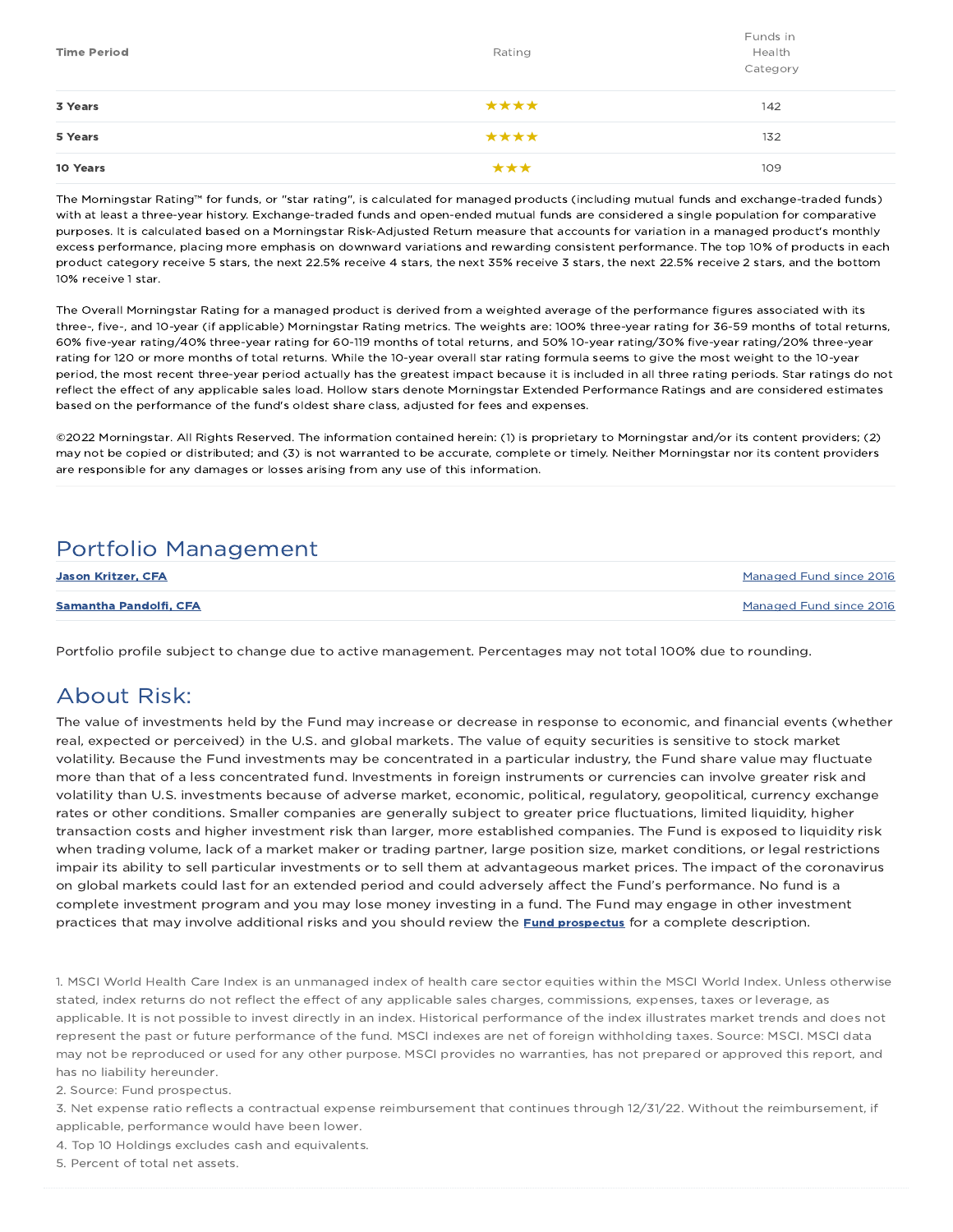### Historical Returns (%)







#### 05/31/2022

| ---------                                 |         |         |          |          |       |       |       |
|-------------------------------------------|---------|---------|----------|----------|-------|-------|-------|
| <b>Fund at NAV</b>                        | $-0.58$ | $-0.58$ | $-9.07$  | 4.20     | 14.59 | 12.11 | 13.97 |
| MSCI World Health Care Index <sup>1</sup> | 0.49    | 0.45    | $-7.38$  | 3.97     | 14.70 | 11.04 | 13.33 |
| Morningstar Health Category <sup>6</sup>  | $-1.57$ | $-8.11$ | $-18.61$ | $-14.15$ | 9.73  | 8.82  | 13.38 |
| 03/31/2022                                |         |         |          |          |       |       |       |
| <b>Fund at NAV</b>                        | 5.50    | $-3.51$ | $-3.51$  | 17.55    | 14.94 | 13.87 | 14.19 |
| MSCI World Health Care Index <sup>1</sup> | 4.82    | $-3.36$ | $-3.36$  | 14.94    | 14.40 | 12.89 | 13.26 |
| Morningstar Health Category <sup>6</sup>  | 2.97    | $-9.28$ | $-9.28$  | $-2.53$  | 11.04 | 11.31 | 13.94 |

Past performance is no guarantee of future results. Investment return and principal value will fluctuate so that shares, when redeemed, may be worth more or less than their original cost. Performance is for the stated time period only; due to market volatility, the Fund's current performance may be lower or higher than quoted. Returns are historical and are calculated by determining the percentage change in net asset value (NAV) with all distributions reinvested. Returns for other classes of shares offered by the Fund are different. Performance less than or equal to one year is cumulative. The share class has no sales charge.

## Calendar Year Returns (%)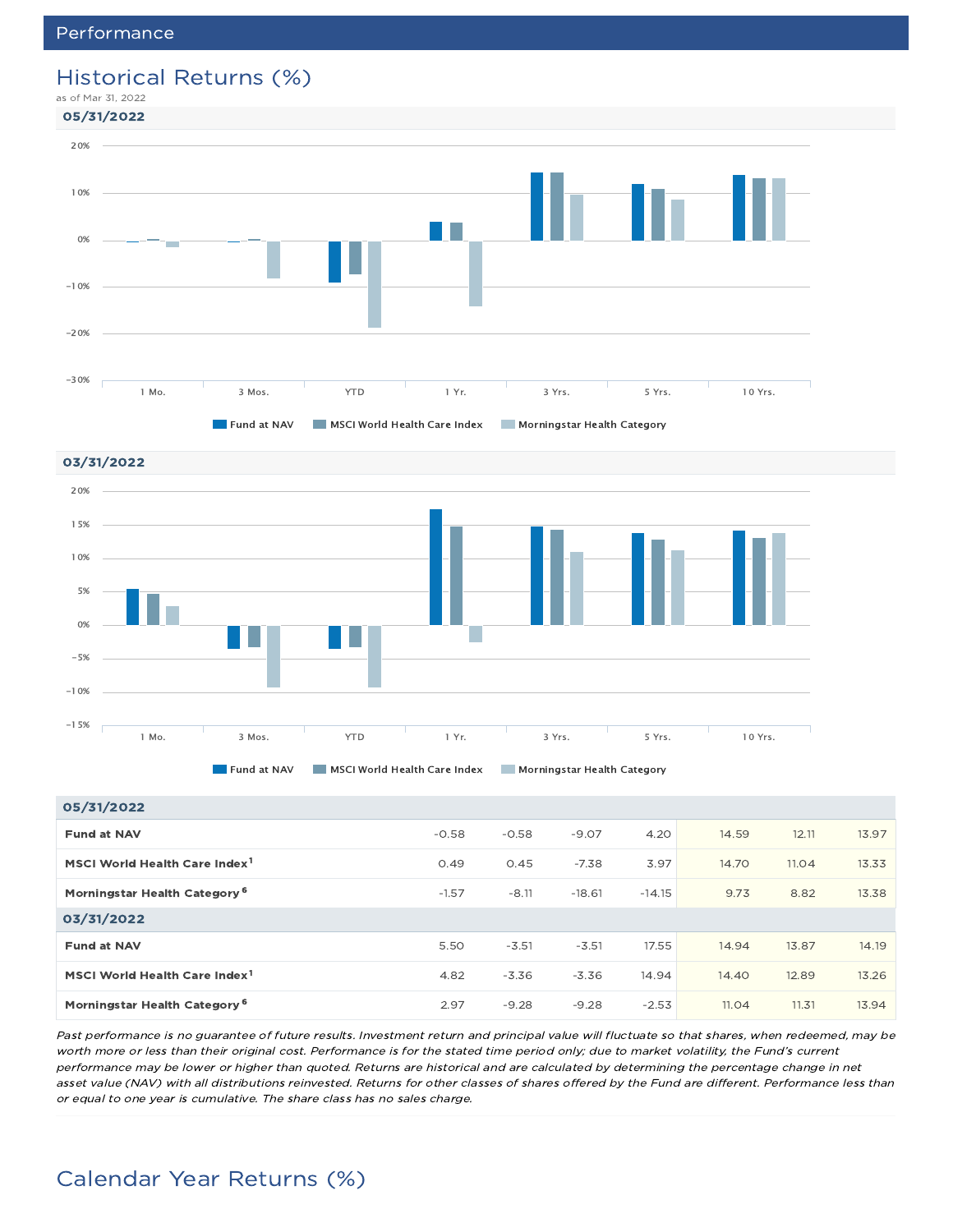|                                           | 2012  | 2013  | 2014  | 2015 | 2016     | 2017  | 2018 | 2019  | 2020  | 2021  |
|-------------------------------------------|-------|-------|-------|------|----------|-------|------|-------|-------|-------|
| <b>Fund at NAV</b>                        | 15.80 | 44.91 | 27.80 | 8.60 | $-14.73$ | 16.55 | 6.29 | 26.28 | 13.35 | 22.37 |
| MSCI World Health Care Index <sup>1</sup> | 17.54 | 36.27 | 18.10 | 6.60 | $-6.81$  | 19.80 | 2.51 | 23.24 | 13.52 | 19.80 |

### Fund Facts

| Expense Ratio (Gross) <sup>2,3</sup> | O 92%      |
|--------------------------------------|------------|
| Expense Ratio (Net) <sup>2,3</sup>   | 0.91%      |
| <b>Performance Inception</b>         | 07/26/1985 |
| <b>Distribution Frequency</b>        | Annually   |

## Risk Measures (3 Year)<sup>7</sup>

| as of May 31, 2022            |         |
|-------------------------------|---------|
| Alpha (%)                     | $-0.32$ |
| <b>Beta</b>                   | 1.02    |
| R-Squared (%)                 | 96.83   |
| <b>Standard Deviation (%)</b> | 15.80   |
| <b>Sharpe Ratio</b>           | 0.88    |

## Morningstar Rating™

as of May 31, 2022

| <b>Time Period</b> | Rating | Funds in<br>Health<br>Category |
|--------------------|--------|--------------------------------|
| Overall            | ****   | 142                            |
| 3 Years            | ****   | 142                            |
| 5 Years            | ****   | 132                            |
| 10 Years           | ***    | 109                            |

The Morningstar Rating™ for funds, or "star rating", is calculated for managed products (including mutual funds and exchange-traded funds) with at least a three-year history. Exchange-traded funds and open-ended mutual funds are considered a single population for comparative purposes. It is calculated based on a Morningstar Risk-Adjusted Return measure that accounts for variation in a managed product's monthly excess performance, placing more emphasis on downward variations and rewarding consistent performance. The top 10% of products in each product category receive 5 stars, the next 22.5% receive 4 stars, the next 35% receive 3 stars, the next 22.5% receive 2 stars, and the bottom 10% receive 1 star.

The Overall Morningstar Rating for a managed product is derived from a weighted average of the performance figures associated with its three-, five-, and 10-year (if applicable) Morningstar Rating metrics. The weights are: 100% three-year rating for 36-59 months of total returns, 60% five-year rating/40% three-year rating for 60-119 months of total returns, and 50% 10-year rating/30% five-year rating/20% three-year rating for 120 or more months of total returns. While the 10-year overall star rating formula seems to give the most weight to the 10-year period, the most recent three-year period actually has the greatest impact because it is included in all three rating periods. Star ratings do not reflect the effect of any applicable sales load. Hollow stars denote Morningstar Extended Performance Ratings and are considered estimates based on the performance of the fund's oldest share class, adjusted for fees and expenses.

©2022 Morningstar. All Rights Reserved. The information contained herein: (1) is proprietary to Morningstar and/or its content providers; (2) may not be copied or distributed; and (3) is not warranted to be accurate, complete or timely. Neither Morningstar nor its content providers are responsible for any damages or losses arising from any use of this information.

### NAV History

| Date         | <b>NAV</b> | NAV Change |
|--------------|------------|------------|
| Jun 24, 2022 | \$13.63    | \$0.32     |
| Jun 23, 2022 | \$13.31    | \$0.28     |
| Jun 22, 2022 | \$13.03    | \$0.16     |
| Jun 21, 2022 | \$12.87    | \$0.29     |
| Jun 17, 2022 | \$12.58    | \$0.03     |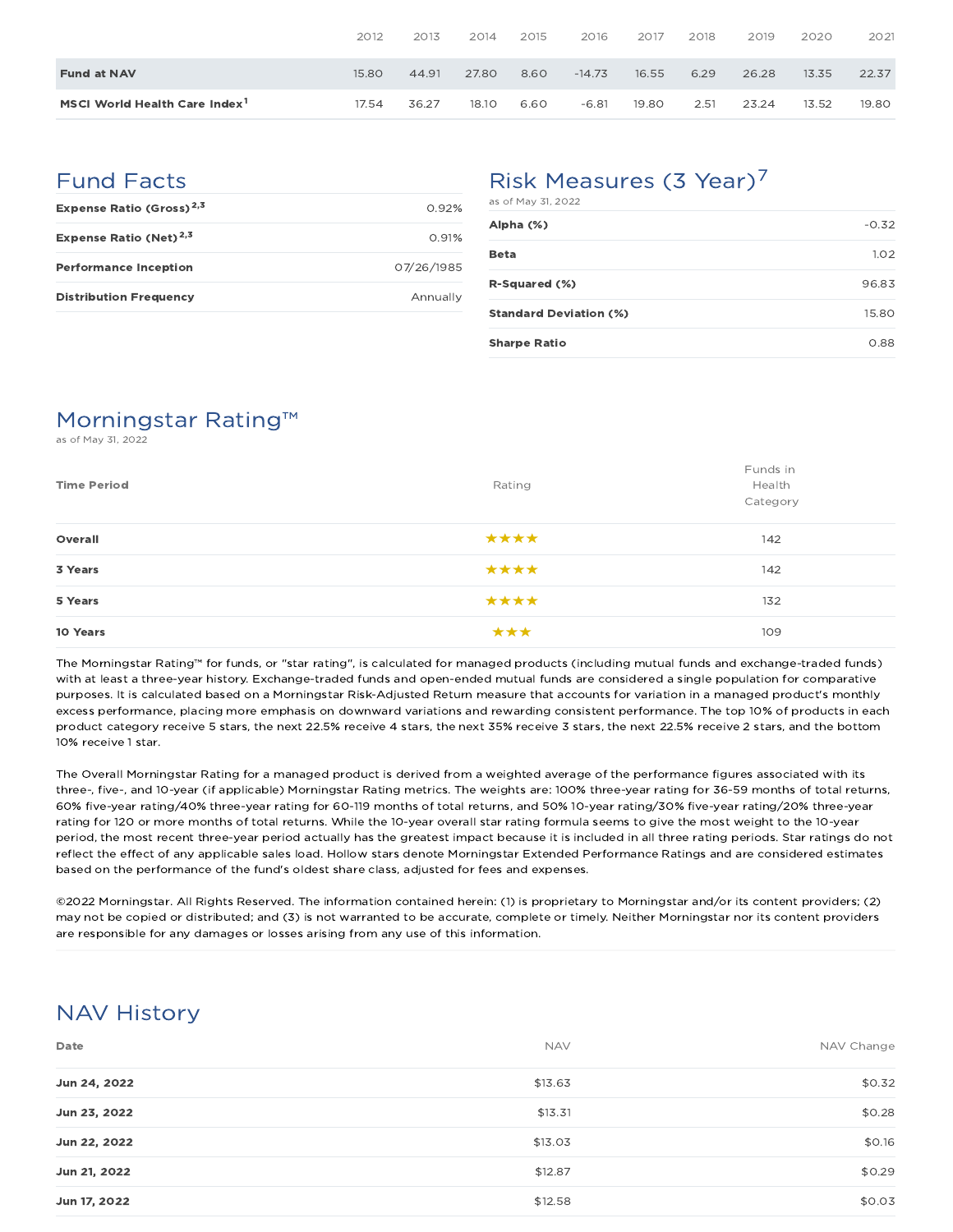| Date<br><b>NAV</b>      | NAV Change |
|-------------------------|------------|
| \$12.55<br>Jun 16, 2022 | $-$0.15$   |
| \$12.70<br>Jun 15, 2022 | \$0.15     |
| \$12.55<br>Jun 14, 2022 | $-$0.16$   |
| \$12.71<br>Jun 13, 2022 | $-$0.39$   |
| \$13.10<br>Jun 10, 2022 | $-$0.25$   |

## Distribution History 8

| Ex-Date      | Distribution | Reinvest NAV |
|--------------|--------------|--------------|
| Dec 09, 2021 | \$0.07070    | \$14.31      |
| Dec 10, 2020 | \$0.09890    | \$13.15      |
| Dec 03, 2019 | \$0.10110    | \$12.15      |
|              |              |              |

No records in this table indicates that there has not been a distribution greater than .0001 within the past 3 years. Fund prospectus

## Capital Gain History<sup>8</sup>

| Ex-Date      | Short-Term | Long-Term | Reinvest NAV |
|--------------|------------|-----------|--------------|
| Dec 09, 2021 | \$0.23260  | \$0.93850 | \$14.31      |
| Dec 10, 2020 | \$0.07620  | \$0.81290 | \$13.15      |
| Dec 03, 2019 | \$0.05370  | \$0.54180 | \$12.15      |

No records in this table indicates that there has not been a capital gain greater than .0001 within the past 3 years. Fund prospectus

Portfolio profile subject to change due to active management. Percentages may not total 100% due to rounding.

## About Risk:

The value of investments held by the Fund may increase or decrease in response to economic, and financial events (whether real, expected or perceived) in the U.S. and global markets. The value of equity securities is sensitive to stock market volatility. Because the Fund investments may be concentrated in a particular industry, the Fund share value may fluctuate more than that of a less concentrated fund. Investments in foreign instruments or currencies can involve greater risk and volatility than U.S. investments because of adverse market, economic, political, regulatory, geopolitical, currency exchange rates or other conditions. Smaller companies are generally subject to greater price fluctuations, limited liquidity, higher transaction costs and higher investment risk than larger, more established companies. The Fund is exposed to liquidity risk when trading volume, lack of a market maker or trading partner, large position size, market conditions, or legal restrictions impair its ability to sell particular investments or to sell them at advantageous market prices. The impact of the coronavirus on global markets could last for an extended period and could adversely affect the Fund's performance. No fund is a complete investment program and you may lose money investing in a fund. The Fund may engage in other investment practices that may involve additional risks and you should review the **Fund prospectus** for a complete description.

1. MSCI World Health Care Index is an unmanaged index of health care sector equities within the MSCI World Index. Unless otherwise stated, index returns do not reflect the effect of any applicable sales charges, commissions, expenses, taxes or leverage, as applicable. It is not possible to invest directly in an index. Historical performance of the index illustrates market trends and does not represent the past or future performance of the fund. MSCI indexes are net of foreign withholding taxes. Source: MSCI. MSCI data may not be reproduced or used for any other purpose. MSCI provides no warranties, has not prepared or approved this report, and has no liability hereunder.

2. Source: Fund prospectus.

3. Net expense ratio reflects a contractual expense reimbursement that continues through 12/31/22. Without the reimbursement, if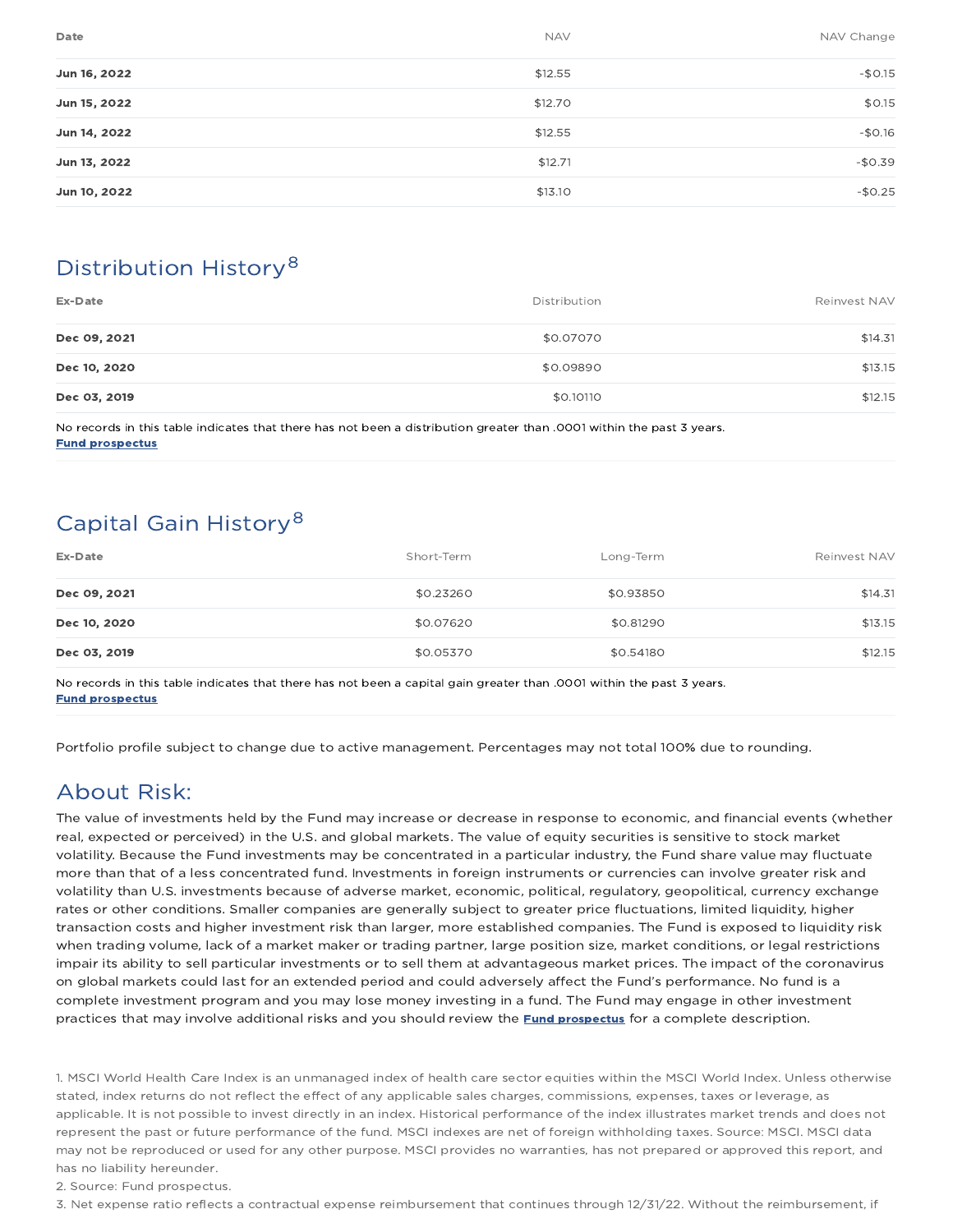applicable, performance would have been lower.

6. The Morningstar Health Category includes funds that invest in companies in the medical and health-care industries.

7. Alpha measures risk-adjusted performance, showing excess return delivered at the same risk level as the benchmark. Beta measures the volatility of a fund relative to the overall market. R-Squared represents the percentage of the portfolio's movement that can be explained by the general movement of the market. Standard deviation measures the historic volatility of a fund. Sharpe Ratio uses standard deviation and excess return to determine reward per unit of risk.

8. A portion of the Fund's returns may be comprised of return of capital or short term capital gains. The Fund will determine the tax characteristics of all Fund distributions after the end of the calendar year and will provide shareholders such information at that time. Please consult your tax advisor for further information.

### Portfolio



| <b>U.S. Common Stocks</b>    | 71.41  |
|------------------------------|--------|
| <b>Foreign Common Stocks</b> | 26.71  |
| Cash                         | 0.90   |
| Other                        | 0.75   |
| <b>Preferred Stock</b>       | 0.22   |
| Total                        | 100.00 |

### Portfolio Statistics

as of Mar 31, 2022

| <b>Number of Holdings</b>  | 49     |
|----------------------------|--------|
| Active Share <sup>10</sup> | 46.44% |

## Sector Breakdown (%)<sup>5</sup>

as of Mar 31, 2022

| Sector                                   | Fund  | <b>MSCI World Health Care</b><br>Index <sup>1</sup> |
|------------------------------------------|-------|-----------------------------------------------------|
| <b>Biotech</b>                           | 11.16 | 13.02                                               |
| <b>Health Care Distributors</b>          | 0.98  | 1.42                                                |
| <b>Health Care Equipment</b>             | 15.22 | 17.18                                               |
| <b>Health Care Facilities</b>            | 0.00  | 1.15                                                |
| <b>Health Care Services</b>              | 2.30  | 4.02                                                |
| <b>Health Care Supplies</b>              | 3.01  | 2.24                                                |
| <b>Health Care Technology</b>            | 1.66  | 1.11                                                |
| Life Sciences Tools &<br><b>Services</b> | 11.55 | 10.85                                               |
| <b>Managed Health Care</b>               | 10.62 | 9.57                                                |
| Pharma                                   | 42.15 | 39.45                                               |
| Other                                    | 0.45  | 0.00                                                |
| Cash                                     | 0.90  | 0.00                                                |

## Assets by Country (%)<sup>5</sup>

| as of Mar 31, 2022    |       |
|-----------------------|-------|
| <b>United States</b>  | 72.39 |
| <b>Switzerland</b>    | 10.04 |
| <b>United Kingdom</b> | 5.56  |
| <b>Denmark</b>        | 3.85  |
| <b>France</b>         | 3.44  |
| <b>Australia</b>      | 1.73  |
| Japan                 | 1.24  |
| <b>New Zealand</b>    | 0.44  |
| <b>Netherlands</b>    | 0.40  |

## Geographic Mix (%)<sup>5</sup>

03/31/2022 as of Mar 31, 2022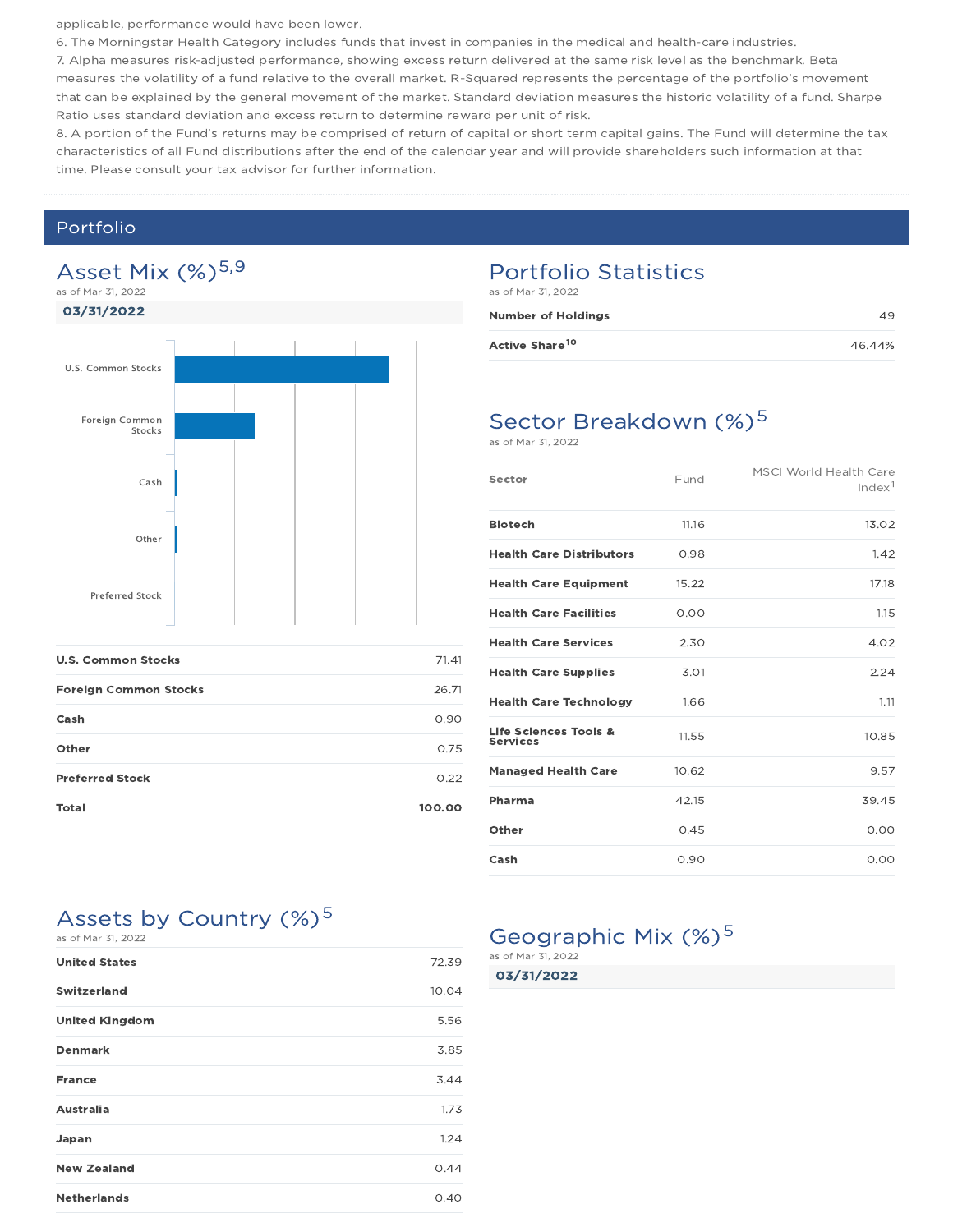| <b>Cash &amp; Other Assets</b> | 0.90   |
|--------------------------------|--------|
| Total                          | 100.00 |



| <b>North America</b>           | 72.39  |
|--------------------------------|--------|
| Europe                         | 23.30  |
| Asia/Pacific                   | 3.41   |
| <b>Cash &amp; Other Assets</b> | 0.90   |
| Total                          | 100.00 |

## Fund Holdings (%)<sup>5,11</sup>

as of Apr 30, 2022

| <b>Holding</b>                      | % of Net Assets |
|-------------------------------------|-----------------|
| Johnson & Johnson                   | 8.75%           |
| <b>UnitedHealth Group Inc</b>       | 8.49%           |
| AbbVie Inc                          | 6.21%           |
| <b>Roche Holding AG</b>             | 5.41%           |
| Eli Lilly & Co                      | 5.18%           |
| <b>AstraZeneca PLC</b>              | 4.91%           |
| <b>Thermo Fisher Scientific Inc</b> | 4.35%           |
| Novo Nordisk A/S                    | 4.24%           |
| Sanofi                              | 3.80%           |
| <b>Bristol-Myers Squibb Co</b>      | 3.79%           |
| <b>View All</b>                     |                 |

Portfolio profile subject to change due to active management. Percentages may not total 100% due to rounding.

## About Risk:

The value of investments held by the Fund may increase or decrease in response to economic, and financial events (whether real, expected or perceived) in the U.S. and global markets. The value of equity securities is sensitive to stock market volatility. Because the Fund investments may be concentrated in a particular industry, the Fund share value may fluctuate more than that of a less concentrated fund. Investments in foreign instruments or currencies can involve greater risk and volatility than U.S. investments because of adverse market, economic, political, regulatory, geopolitical, currency exchange rates or other conditions. Smaller companies are generally subject to greater price fluctuations, limited liquidity, higher transaction costs and higher investment risk than larger, more established companies. The Fund is exposed to liquidity risk when trading volume, lack of a market maker or trading partner, large position size, market conditions, or legal restrictions impair its ability to sell particular investments or to sell them at advantageous market prices. The impact of the coronavirus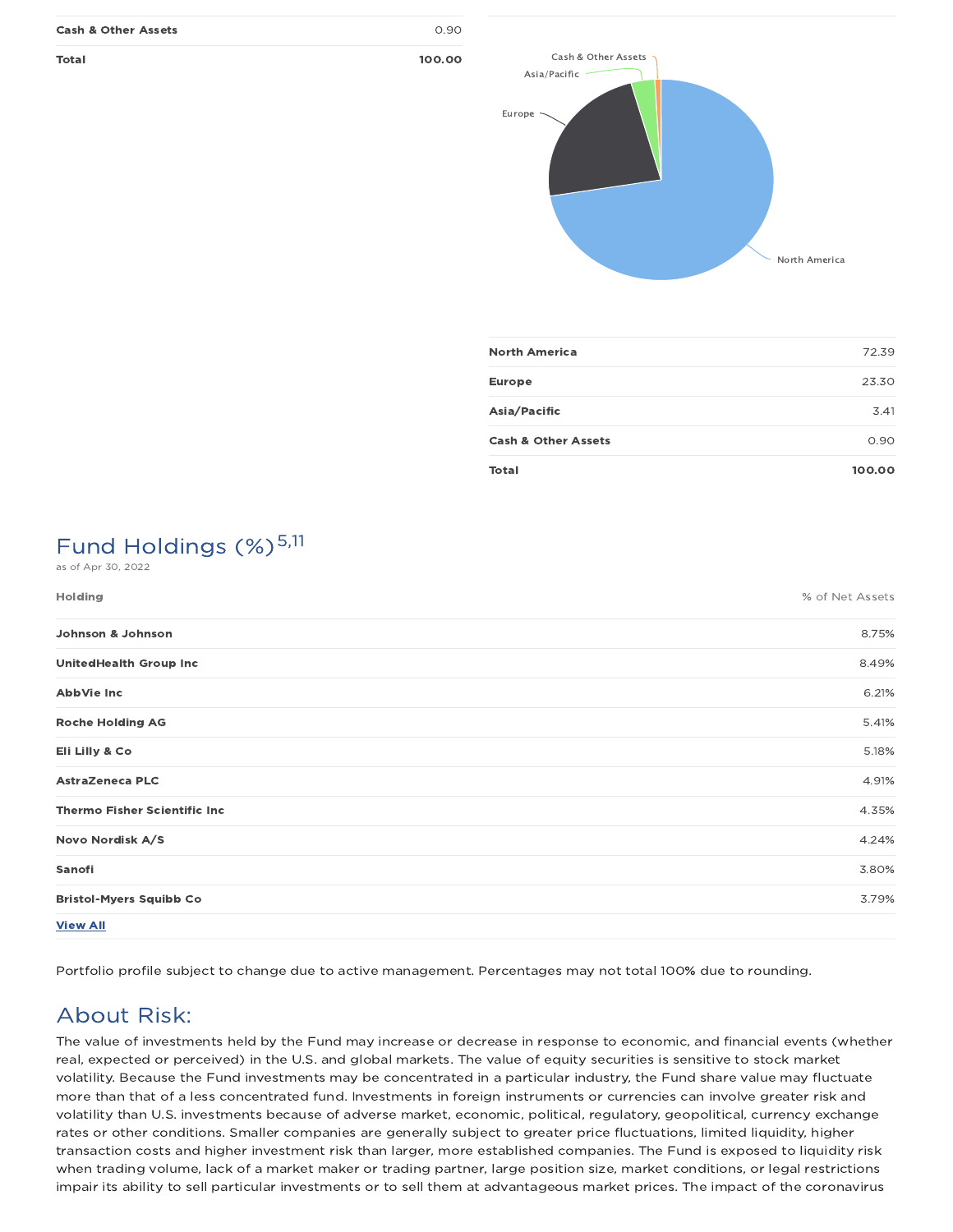on global markets could last for an extended period and could adversely affect the Fund's performance. No fund is a complete investment program and you may lose money investing in a fund. The Fund may engage in other investment practices that may involve additional risks and you should review the **Fund prospectus** for a complete description.

1. MSCI World Health Care Index is an unmanaged index of health care sector equities within the MSCI World Index. Unless otherwise stated, index returns do not reflect the effect of any applicable sales charges, commissions, expenses, taxes or leverage, as applicable. It is not possible to invest directly in an index. Historical performance of the index illustrates market trends and does not represent the past or future performance of the fund. MSCI indexes are net of foreign withholding taxes. Source: MSCI. MSCI data may not be reproduced or used for any other purpose. MSCI provides no warranties, has not prepared or approved this report, and has no liability hereunder.

5. Percent of total net assets.

9. A delay in transaction settlement may result in a negative cash position.

10. Active Share is a measure of the differentiation of the holdings of a portfolio from the holdings of its appropriate benchmark index. It is calculated as one half of the sum of the absolute value of the differences found between the portfolio weights and the benchmark weights.

11. The following list reflects unaudited securities holdings (excluding derivatives positions). Holdings information may differ if presented as of trade date. Due to rounding, holdings of less than 0.005% may show as 0.00%. Portfolio information subject to change due to active management.

Management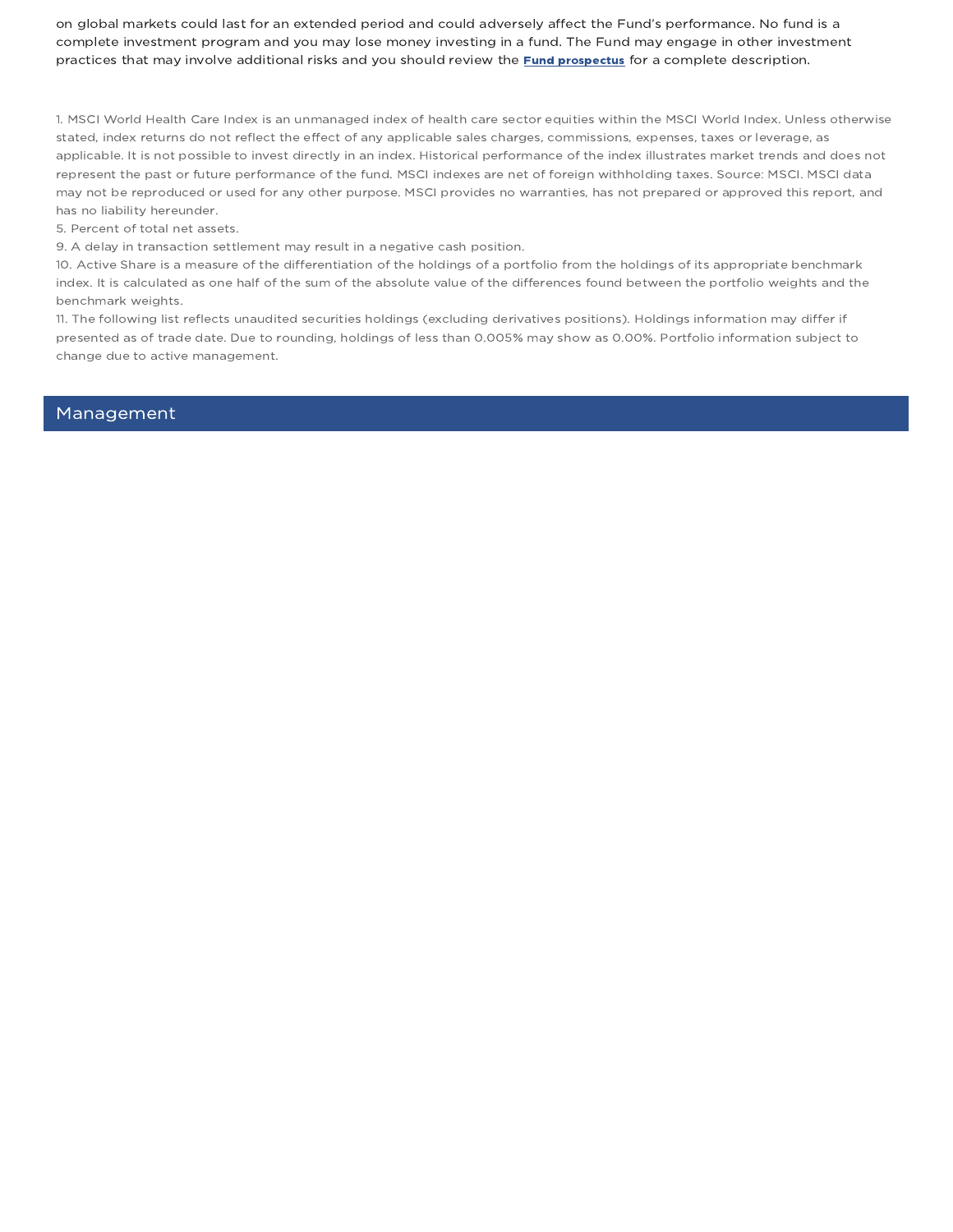

Jason Kritzer, CFA Executive Director, Portfolio Manager, Analyst Joined Eaton Vance 2012

#### Biography

Jason is an executive director of Morgan Stanley. He is a portfolio manager and an analyst on the Eaton Vance Value team. As a portfolio manager, he is responsible for buy and sell decisions, portfolio construction and risk management for health care portfolios. As an analyst, he is responsible for coverage of the pharmaceutical and biotechnology industries. He joined Eaton Vance in 2012. Morgan Stanley acquired Eaton Vance in March 2021.

Jason began his career in the investment management industry in 1999. He was previously affiliated with BlackRock, Inc. as a director and equity analyst covering the health care sector, and Putnam Investments as an equity research analyst covering health care, technology and business services. Prior to the investment management industry, Jason worked in the computer industry for Digital Equipment Corporation.

Jason earned a B.S.B.A. from Boston University, School of Management and an MBA from Columbia University, School of Business. He is a member of the Columbia Business School Ambassador Program. He is a CFA charterholder.

#### Education

- B.S.B.A. Boston University
- M.B.A. Columbia University

#### Experience

Managed Fund since 2016



Samantha Pandolfi, CFA Managing Director, Portfolio Manager, Analyst Joined Eaton Vance 2015

#### Biography

Samantha is a managing director of Morgan Stanley. She is a portfolio manager and an analyst on the Eaton Vance Global team. As a portfolio manager, she is responsible for buy and sell decisions, portfolio construction and risk management for health care portfolios. She is primarily responsible for covering the health care sector for global large-cap and small-cap portfolios. She joined Eaton Vance in 2015. Morgan Stanley acquired Eaton Vance in March 2021.

Samantha began her career in the investment management industry in 2000. Before joining Eaton Vance, she was an executive director and European and global health care portfolio manager at Goldman Sachs Asset Management (GSAM) for 15 years. She has also covered apparel/luxury goods, support services, leisure and cosmetics.

Samantha earned a J.D. from Universita' degli Studi La Sapienze and an MBA from INSEAD. She is a CFA charterholder.

#### Education

- M.B.A. INSEAD
- J.D. Universita' degli Studi La Sapienze
- **Experience**
- Managed Fund since 2016

### Literature

### **Literature**



Download - Last updated: Mar 31, 2022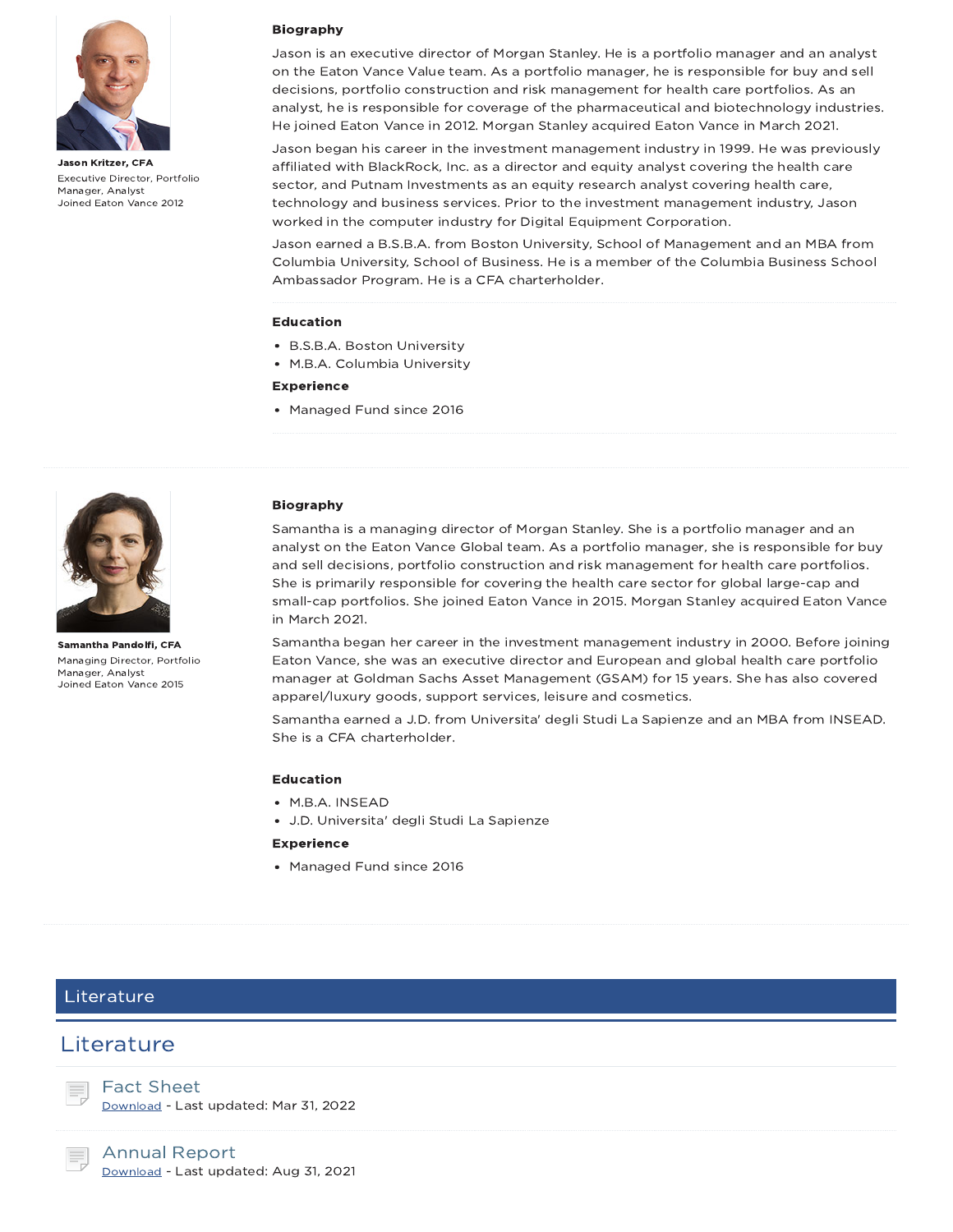| <b>Full Prospectus</b><br>Download - Last updated: Jan 1, 2022          |
|-------------------------------------------------------------------------|
| Q1 Holdings<br>Ę<br>Download - Last updated: Nov 30, 2021               |
| Q3 Holdings<br>Ξ.<br>Download - Last updated: May 31, 2021              |
| Holdings - Form N-PORT<br>Download                                      |
| <b>SAI</b><br>Download - Last updated: Jan 1, 2022                      |
| Semi-Annual Report<br>E,<br>Download - Last updated: Feb 28, 2022       |
| <b>Summary Prospectus</b><br>Ξ,<br>Download - Last updated: Jan 1, 2022 |
|                                                                         |

## Eaton Vance



**HEADQUARTERS** Two International Place Boston, MA 02110

#### **Investments**

Eaton Vance Funds

Parametric Funds

Calvert Funds

Separately Managed Accounts

Closed-End Funds and Term Trusts

### **Insights**

Advisory Blog

Monthly Market Monitor

Market Update Events<sup>2</sup>

The Advisor Institute

#### Taxes & Tools

Investment Tax Center

Tax Information

Investment Tax Calculator

Laddered Investing Interest Rate

Scenario Tool Concentrated Stock Position

**Calculator** 

Tax-Equivalent Yield Calculator

#### **Resources**

Forms & E-Delivery Mutual Funds & Abandoned Property DST Vision

in  $y = 0$ 

**AdvisorCentral** 

Accessibility | Business Continuity | Privacy & Security | Terms & Conditions | Careers | Contact | Investor Account Access